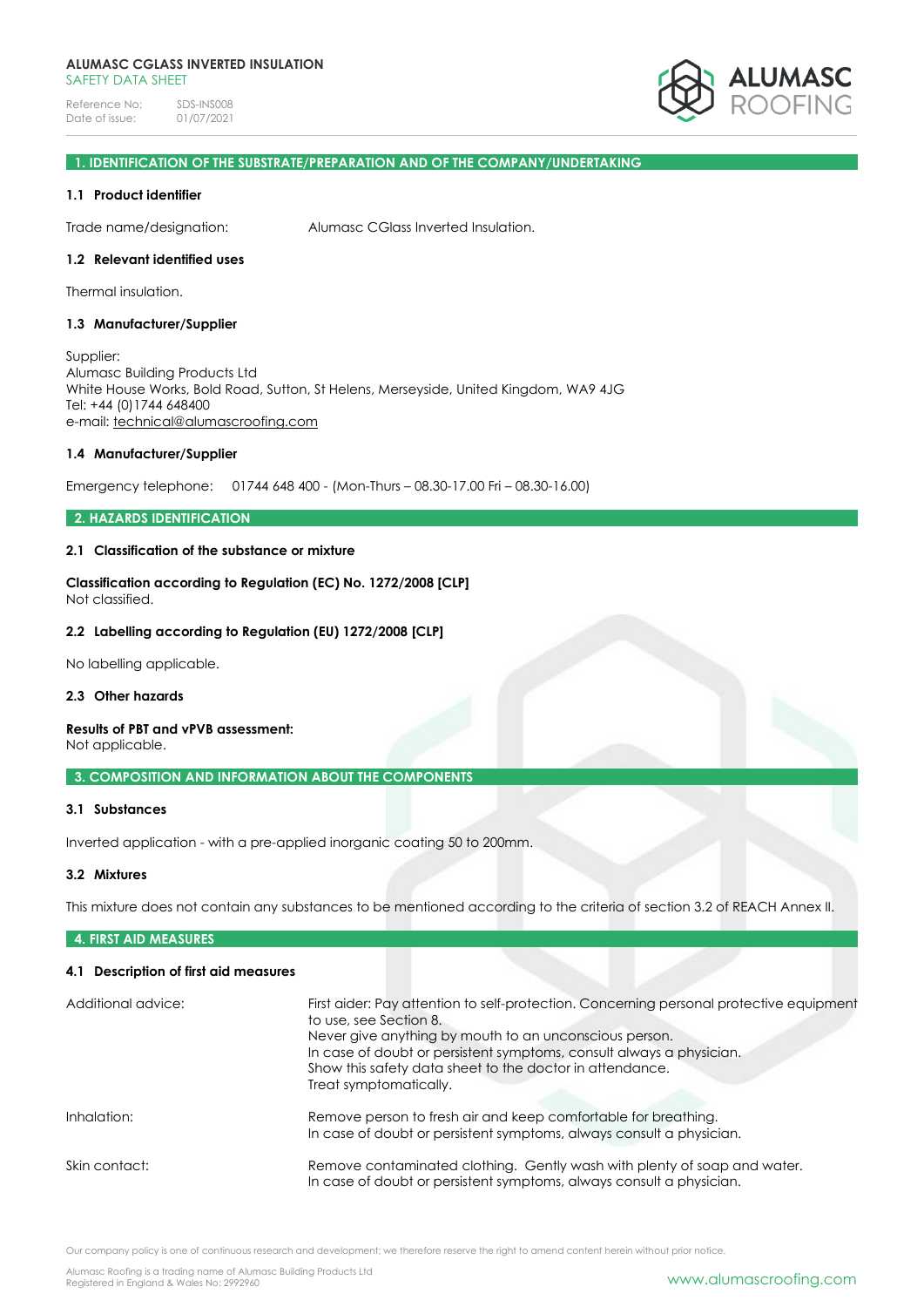Reference No: SDS-INS008<br>Date of issue: 01/07/2021 Date of issue:



| Eye contact:                                                    | Rinse immediately, carefully and thoroughly with eye-bath or water.<br>In case of doubt or persistent symptoms, always consult a physician. |  |
|-----------------------------------------------------------------|---------------------------------------------------------------------------------------------------------------------------------------------|--|
| Ingestion:                                                      | Rinse mouth thoroughly with water.<br>Get medical advice/attention if you feel unwell.                                                      |  |
| 4.2 Most important symptoms and effects, both acute and delayed |                                                                                                                                             |  |
| Symptoms/effects:                                               | Not expected to present a significant hazard under anticipated conditions of normal<br>use.                                                 |  |
| Inhalation:                                                     | Not expected to present a significant inhalation hazard under anticipated conditions<br>of normal use.                                      |  |
| Skin contact:                                                   | Not expected to present a significant skin hazard under anticipated conditions of<br>normal use.                                            |  |
| Eye contact:                                                    | Not expected to present a significant eye hazard under anticipated conditions of<br>normal use.                                             |  |
| Ingestion:                                                      | Not expected to present a significant ingestion hazard under anticipated conditions of<br>normal use.                                       |  |

#### **4.3 Indication of any immediate medical attention and special treatment needed**

No data available.

#### **5. FIRE-FIGHTING MEASSURES**

#### **5.1 Extinguishing media**

#### **Suitable extinguishing media:**

Carbon dioxide (CO2), powder, alcohol-resistant foam, waterspray.

## **Extinguishing media which must not be used for safety reasons:**

Strong water jet.

#### **5.2 Special hazards arising from the substance or mixture**

No data available.

#### **5.3 Advice for fire-fighters**

#### **Fire-fighting instructions:**

Evacuate area. Use water spray or fog for cooling exposed containers. Containthe extinguishing fluids by bunding. Prevent fire-fighting water from entering the environment.

#### **Protection during fire-fighting:**

Do not attempt to take action without suitable protective equipment. Self-contained breathing apparatus.

#### **Other information:**

Do not allow run-off from fire-fighting to enter drains or water courses. Dispose of waste in accordance with environmental legislation.

#### **6. ACCIDENTIAL RELEASE MEASURES**

#### **6.1 Personal precautions, protective equipment and emergency procedures**

#### **For non-emergency personnel:**

Evacuate unnecessary personnel.

Keep upwind.

Provide adequate ventilation.

Wear recommended personal protective equipment. Concerning personal protective equipment to use, see Section 8. Do not breathe dust. Avoid contact with skin, eyes and clothing.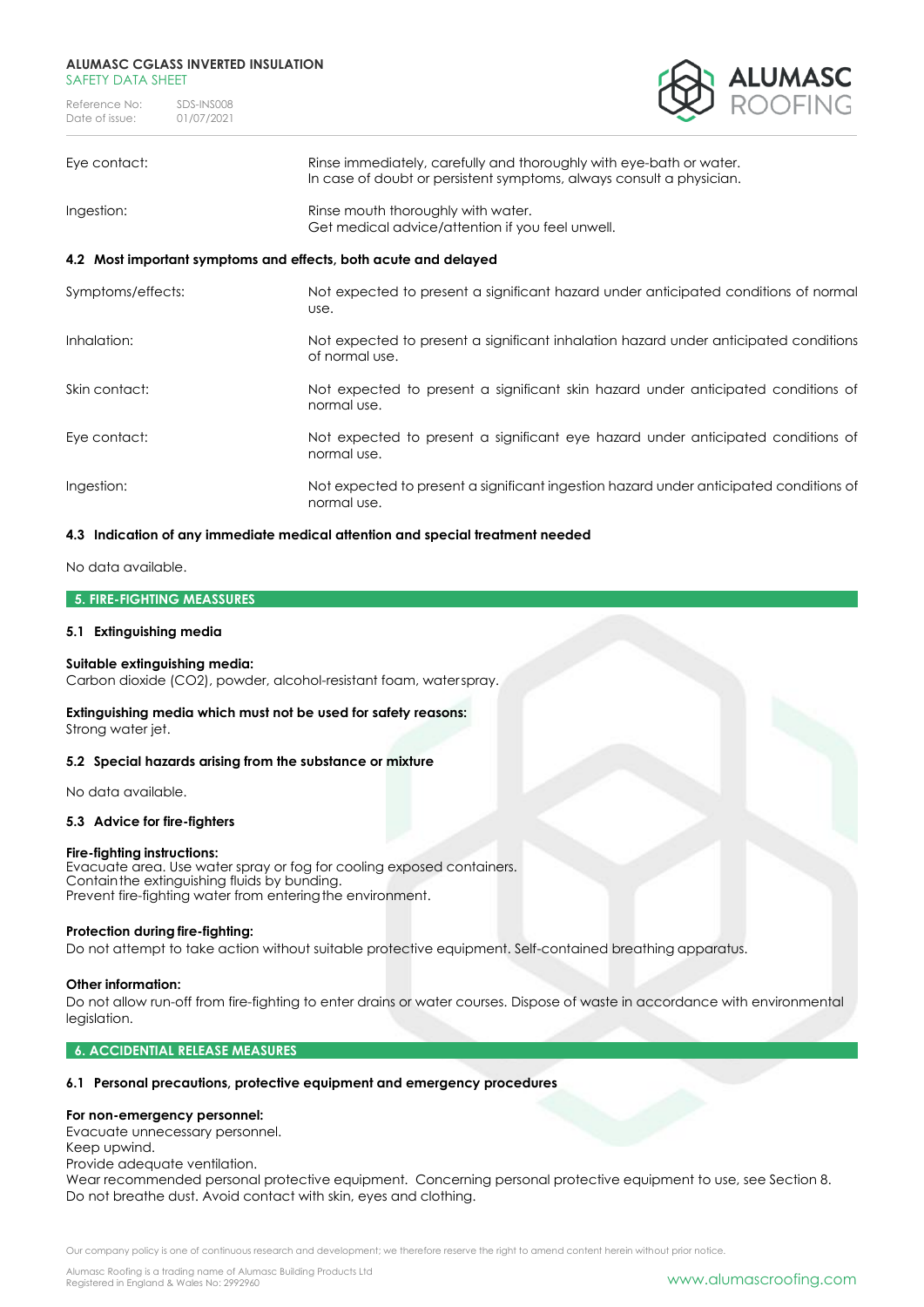Reference No: SDS-INS008<br>Date of issue: 01/07/2021 Date of issue:



#### **For emergency personnel:**

Ensure procedures and training for emergency decontamination and disposal are in place. Concerning personal protective equipment to use, see Section 8.

#### **6.2 Environmental Precautions**

Do not allow to enter into surface water or drains. Notify authorities if product enters sewers or public waters.

#### **6.3 Methods and material for containment and cleaning up**

Stop leak if safe to do so. Dam up the solid spill. Take up mechanically (sweeping, shovelling) and collect in suitable container for disposal. Large spills: scoop solid spill into closing containers. This material and its container must be disposed of in a safe way, and as per local legislation.

#### **6.4 Reference to other sections**

See Sections 8 & 13.

**7. HANDLING AND STORAGE** 

#### **7.1 Precautions for safe handling**

Provide adequate ventilation.

Use personal protective equipment as required.

Concerning personal protective equipment to use, see section 8.

Do not breathe dust.

Avoid contact with skin, eyes and clothing.

Take any precaution to avoid mixing with Incompatible materials, Refer to Section 10 on Incompatible Materials. Ensure proper process control to avoid excess waste discharge (temperature, concentration, pH, time). Avoid release to the environment.

#### **Hygiene measures:**

Keep good industrial hygiene.

Wash hands and other exposed areas with mild soap and water before eating, drinking or smoking and when leaving work. Do not eat, drink or smoke when using this product.

Keep away from food, drink and animal feeding stuffs.

Remove contaminated clothes. Separate working clothes from town clothes. Launder separately. Wash contaminated clothing before reuse.

#### **7.2 Conditions for safe storage, including any incompatibilities**

Store in a dry, cool and well-ventilated place. Do not store near or with any of the incompatible materials listed in Section 10.

#### **7.3 Specific end uses(s)**

Not applicable.

| <b>8. EXPOSURE CONTROLS/PERSONAL PROTECTION</b> |                                                                                                                                                                   |
|-------------------------------------------------|-------------------------------------------------------------------------------------------------------------------------------------------------------------------|
| 8.1 Control parameters                          |                                                                                                                                                                   |
| Additional information:                         | Personal air monitoring: Room air monitoring. Recommended monitoring procedures.                                                                                  |
| 8.2 Exposure controls                           |                                                                                                                                                                   |
| Engineering measure(s):                         | Provide adequate ventilation. Organisational measures to prevent/limit releases,<br>dispersion and exposure. Eye wash bottle with pure water, See also Section 7. |
| Personal protective equipment:                  | The type of protective equipment must be selected according to the concentration<br>and amount of the dangerous substance at the specific workplace.              |
| Hand protection:                                | Wear chemically resistant gloves (tested to EN374)                                                                                                                |
| Eye protection:                                 | Use suitable eye protection. (EN166)                                                                                                                              |

Our company policy is one of continuous research and development; we therefore reserve the right to amend content herein without prior notice.

Alumasc Roofing is a trading name of Alumasc Building Products Ltd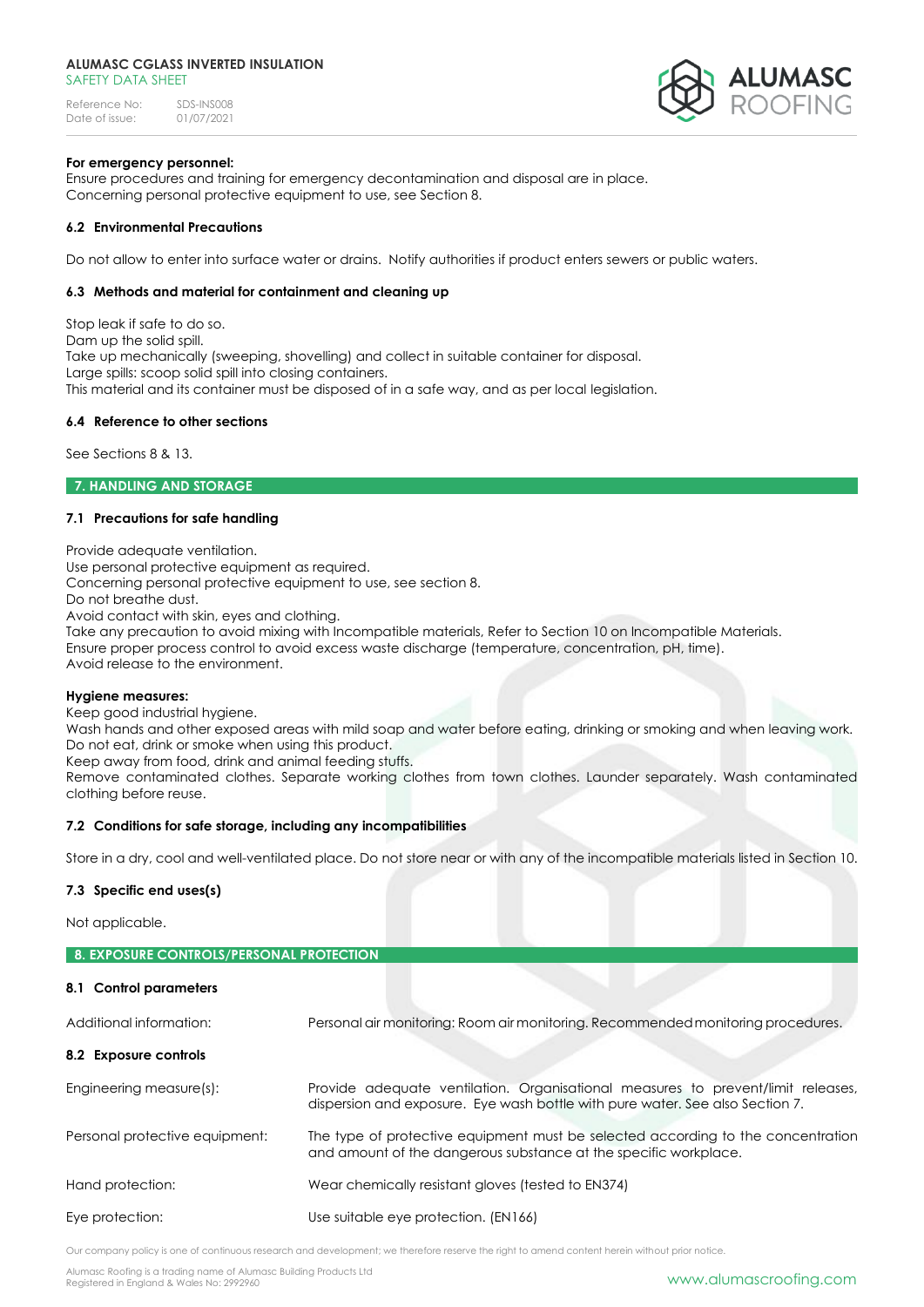Reference No: SDS-INS008<br>Date of issue: 01/07/2021 Date of issue:



| Body protection:                 | Wear suitable protective clothing.                                                                          |
|----------------------------------|-------------------------------------------------------------------------------------------------------------|
| Respiratory protection:          | Effective dust mask                                                                                         |
| Thermal hazard protection:       | Not required for normal conditions of use. Use dedicated equipment.                                         |
| Environmental exposure controls: | Avoid release to the environment. Comply with applicable Community environmental<br>protection legislation. |

#### **9. PHYSICAL AND CHEMICAL PROPERTIES**

#### **9.1 Information on basic physical and chemical properties**

|                                              | Solid.                                                                 |
|----------------------------------------------|------------------------------------------------------------------------|
| Physical state:                              | Solid.                                                                 |
| Appearance:<br>Color:                        | Gray / black.                                                          |
| Odor:                                        |                                                                        |
|                                              | Sulfur / slightly.                                                     |
| Odor threshold:                              | No data available.                                                     |
| pH:                                          | No data available.                                                     |
| Relative evaporation rate (butyl acetate=1): | No data available.                                                     |
| Melting / freezing point:                    | No data available.                                                     |
| Freezing point:                              | No data available.                                                     |
| Initial boiling point and boiling range:     | No data available.                                                     |
| Flash point:                                 | Not applicable.                                                        |
| Auto-ignition temperature:                   | No data available.                                                     |
| Decomposition temperature:                   | No data available.                                                     |
| Flammability (solid, gas):                   | Not data available.                                                    |
| Vapor pressure:                              | No data available.                                                     |
| Vapor density:                               | No data available                                                      |
| Relative density:                            | No data available.                                                     |
| Density:                                     | 100-200 kg/m3 (DIN 18174).                                             |
| Solubility:                                  | Water: no data available.                                              |
| Partition coefficient n-octanol/water:       | No data available.                                                     |
| Kinematic viscosity:                         | No data available.                                                     |
| Dynamic viscosity:                           | No data available.                                                     |
| Explosive properties:                        | Not applicable. The study does not need to be conducted because        |
|                                              | there are no chemical groups associated with explosive properties      |
|                                              | present in the molecule.                                               |
| Oxidizing properties:                        | Not applicable. The classification procedure needs not to be applied   |
|                                              | because there are no chemical groups present in the molecule which are |
|                                              | associated with explosive properties.                                  |
| Explosion limits:                            | No data available.                                                     |
| 9.2 Other information                        |                                                                        |
|                                              |                                                                        |

No data available.

#### **10. STABILITY AND REACTIVITY**

#### **10.1 Reactivity**

See Sections 10.4 & 10.5.

#### **10.2 Chemical stability**

Stable under normal conditions.

#### **10.3 Possibility of hazardous reactions**

No dangerous reactions known under normal conditions of use.

#### **10.4 Conditions to avoid**

See Section 7.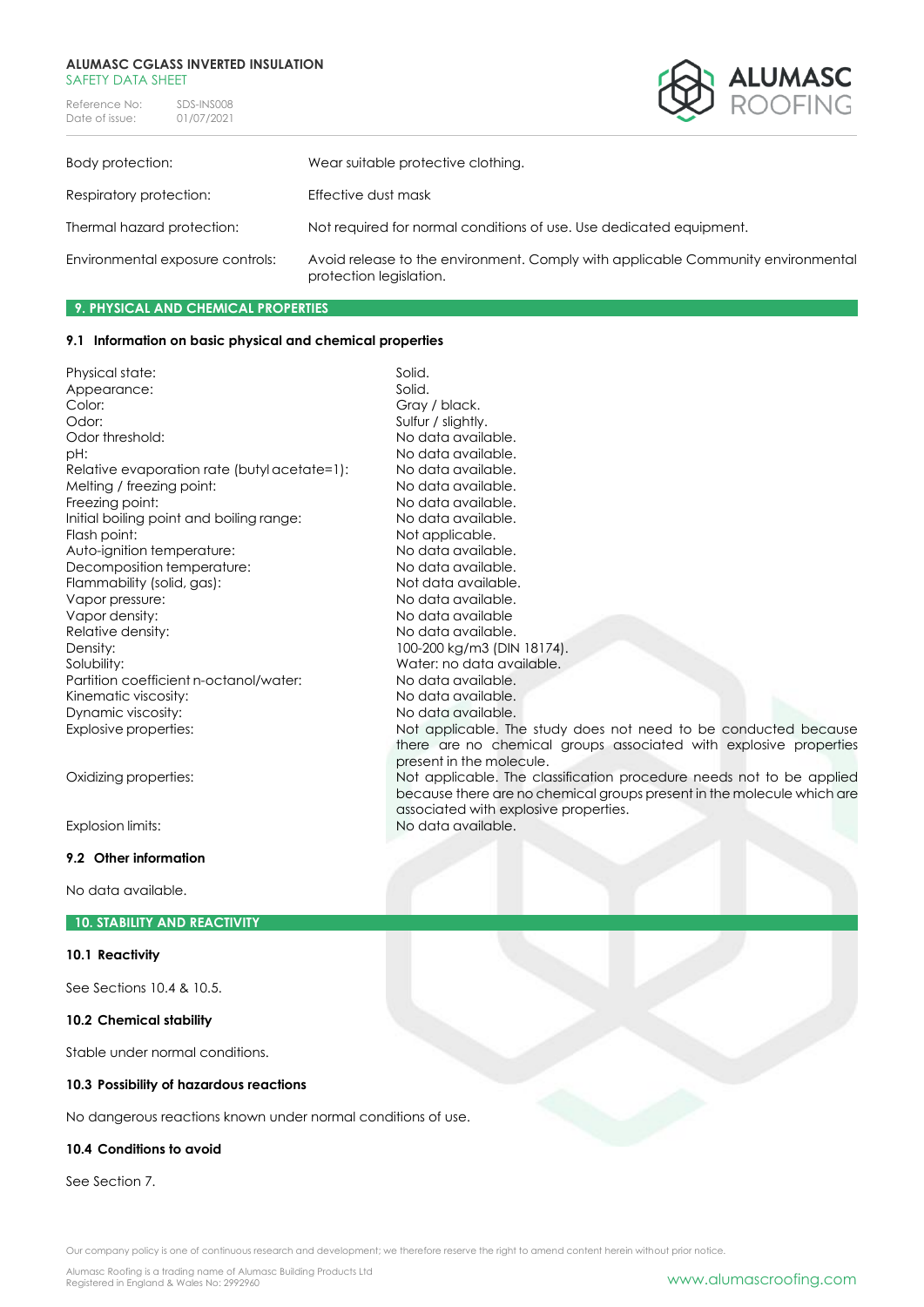Reference No: SDS-INS008<br>Date of issue: 01/07/2021 Date of issue:

#### **10.5 Incompatible materials**

See Section 7.

#### **10.6 Hazardous decomposition products**

See Section 5.2.

#### **11. TOXICOLOGICAL INFORMATION**

#### **11.1 Information on toxicological effects**

Acute toxicity: Not classified (based on available data, the classification criteria are not met). Skin corrosion/irritation: Not classified (based on available data, the classification criteria are not met). pH: No data available. Serious eye damage/irritation: Not classified (based on available data, the classification criteria are not met). pH: No data available. Respiratory or skin sensitization: Not classified (based on available data, the classification criteria are not met). Germ cell mutagenicity: Not classified (based on available data, the classification criteria are not met). Carcinogenicity: Not classified (based on available data, the classification criteria are not met). Reproductive toxicity: Not classified (based on available data, the classification criteria are not met). STOT-single exposure: Not classified (based on available data, the classification criteria are not met). STOT-repeated exposure: Not classified (based on available data, the classification criteria are not met). Aspiration hazard: Not classified (based on available data, the classification criteria are not met).<br>
Other information: Symptoms related to the physical chemical & toxicological characteristics: For Symptoms related to the physical, chemical & toxicological characteristics: For further information see Section 4.

#### **12. ECOLOGICAL INFORMATION**

#### **12.1 Toxicity**

According to the criteria of the European classification and labelling system, the substance/the product has not to be labelled as "dangerous for the environment".

#### **12.2 Persistence and degradability**

No data available.

#### **12.3 Bioaccumulation potential**

No data available.

#### **12.4 Mobility in soil**

No data available.

#### **12.5 Results of PBT and vPvB assessment**

No data available.

#### **12.6 Other adverse effects**

No data available.

#### **13. DISPOSAL CONSIDERATIONS**

#### **13.1 Waste treatment methods**

Product/packaging disposal recommendations: Avoid release to the environment. Safe handling: see Section 7. Refer to manufacturer/supplier for information on recovery/recycling. Recycling is preferred to disposal or incineration. If recycling is not possible, eliminate in accordance with local valid waste disposal regulations. Handle with care. Dispose of contaminated materials in accordance with current regulations.

Our company policy is one of continuous research and development; we therefore reserve the right to amend content herein without prior notice.

Alumasc Roofing is a trading name of Alumasc Building Products Ltd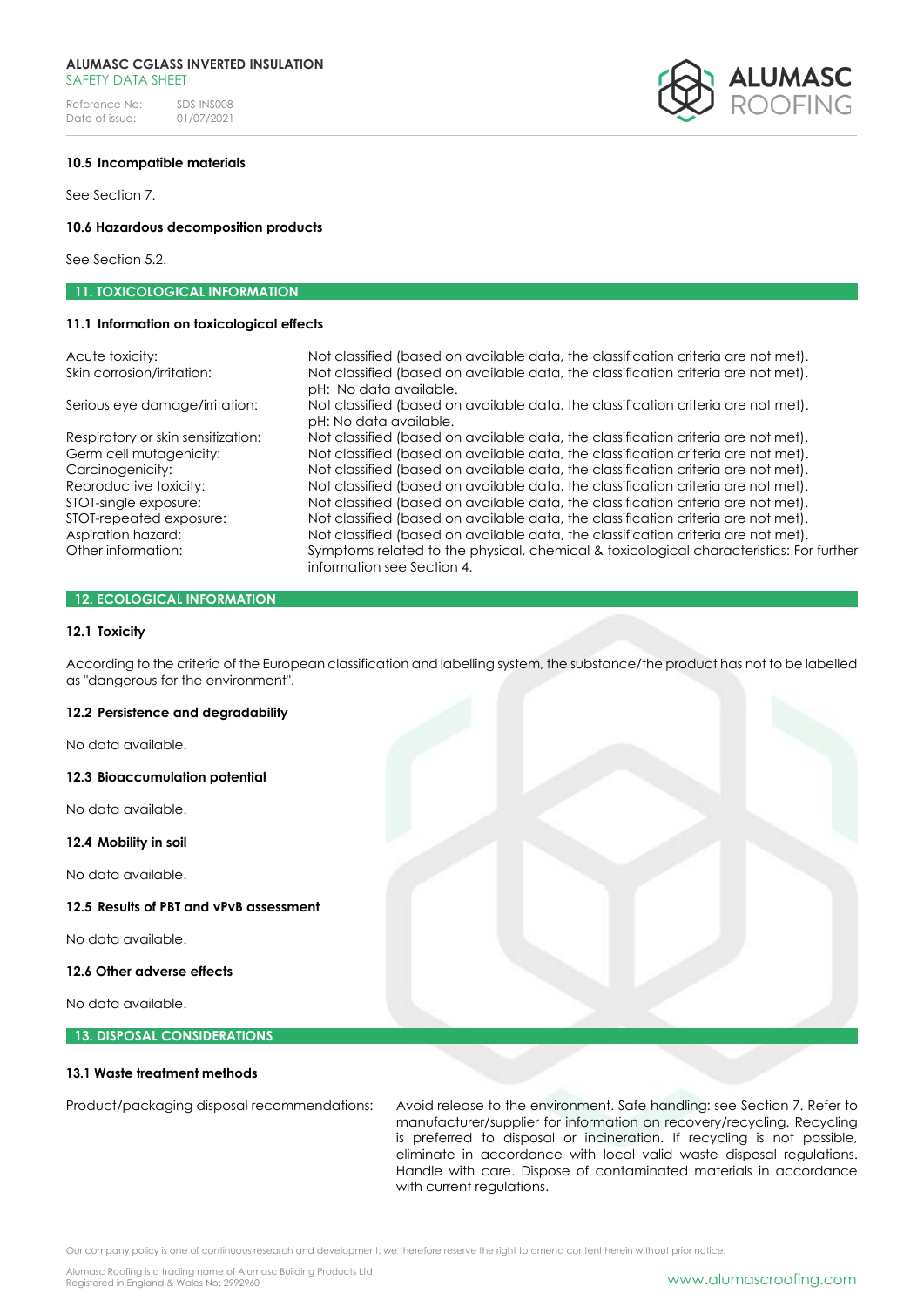Reference No: SDS-INS008<br>Date of issue: 01/07/2021 Date of issue:



# 75/442/EEC, 91/689/EEC): with the waste disposal authorities.

European waste catalogue (2001/573/EC, Waste codes should be assigned by the user, preferably in discussion

#### **14. TRANSPORT INFORMATION**

|                                   | <b>ADR</b> | <b>IMDG</b> | <b>IATA</b> | <b>AND</b> | <b>RID</b> |
|-----------------------------------|------------|-------------|-------------|------------|------------|
| 14.1 UN number                    | N/A        | N/A         | N/A         | N/A        | N/A        |
| 14.2 UN proper shipping name      | N/A        | N/A         | N/A         | N/A        | N/A        |
| 14.3 Transport hazard class(es)   | N/A        | N/A         | N/A         | N/A        | N/A        |
| 14.4 Packing group                | N/A        | N/A         | N/A         | N/A        | N/A        |
| <b>14.5 Environmental hazards</b> | N/A        | N/A         | N/A         | N/A        | N/A        |

No supplementary information available.

#### **14.6 Special precautions for user**

Not applicable.

### **14.7 Transport in bulk according to Annex II of MARPOL 73/78 and the IBC Code**

No data available.

#### **15. REGULATORY INFORMATION**

#### **15.1 Safety, health and environmental regulations/legislation specific for the substance or mixture**

#### **EU regulations:**

Contains no REACH substances with Annex XVII restrictions.

#### **15.2 Chemical Safety Assessment**

Not required.

#### **16. OTHER INFORMATION**

| <b>Abbreviations and acronyms:</b> |                                                                                                                    |
|------------------------------------|--------------------------------------------------------------------------------------------------------------------|
| ABM:                               | Algemene beoordelingsmethodiek.                                                                                    |
| AND:                               | Accord Européen relatif au Transport International des Marchandises Dangereuses par<br>voie de Navigation du Rhin. |
| ADR:                               | Accord européen relatif au transport international des marchandises Dangereuses par<br>Route.                      |
| CLP:                               | Classification, Labelling and Packaging Regulation according to 1272/2008/EC.                                      |
| IATA:                              | International Air Transport Association.                                                                           |
| IMDG:                              | International Maritime Dangerous Goods Code.                                                                       |
| LEL:                               | Lower Explosive Limit/Lower Explosion Limit.                                                                       |
| UEL:                               | Upper Explosion Limit/Upper Explosive Limit.                                                                       |
| REACH:                             | Registration, Evaluation, Authorisation and Restriction of Chemicals.                                              |
| BTT:                               | Breakthrough time (maximum wearing time).                                                                          |
| DMEL:                              | Derived Mineral Effect Level.                                                                                      |
| DNEL:                              | Derived No Effect Level.                                                                                           |
| EC50:                              | Median Effective Concentration.                                                                                    |
| EL50:                              | Median Effective level.                                                                                            |
| ErC50:                             | EC50 in terms of reduction of growth rate.                                                                         |
| ErL50:                             | EL50 in terms of reduction of growth rate.                                                                         |
| EWC:                               | European waste catalogue.                                                                                          |
| LC50:                              | Median lethal concentration.                                                                                       |
| LD50:                              | Median lethal dose.                                                                                                |
| LL50:                              | Median lethal level.                                                                                               |
| NA:                                | Not applicable.                                                                                                    |
| NOEC:                              | No observed effect concentration.                                                                                  |
| NOEL:                              | No-observed-effect level.                                                                                          |
| NOELR:                             | No observed effect loading rate.                                                                                   |
| NOAEC:                             | No observed adverse effect concentration.                                                                          |
|                                    |                                                                                                                    |

Our company policy is one of continuous research and development; we therefore reserve the right to amend content herein without prior notice.

Alumasc Roofing is a trading name of Alumasc Building Products Ltd